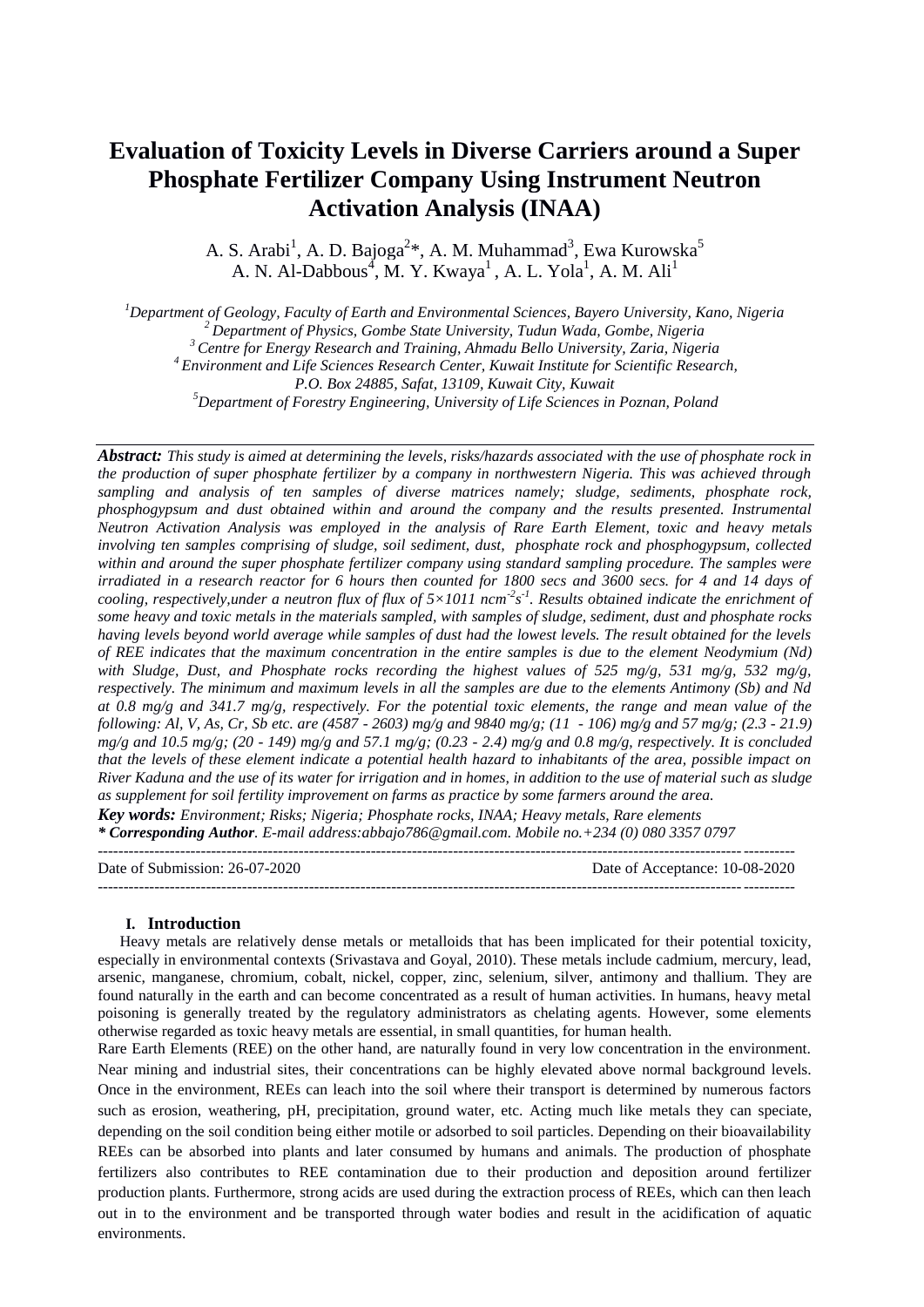Several studies were carried out in different countries, to determine REE, toxic and heavy metals concentration in different samples and their effects on humans (Hannigan & Sholkovitz, 2001; Chirhakarhula, 2018; Mehmood *et al.,* 2009). Enhanced levels of metals such as lead, cadmium, and copper are potentially toxic can present an issue of concern for human health (Jarup, 2003; Tchounwou, *et. al.,* 2012). Lead is a cummulative toxin affects the central nervous system and cardiovascular, including human cognitive abilities, among others (Flora, *et. al.,* 2012; Jakubowski, *et. al.,* 2011). Rare Earth Element (REE) found widespread applications, including their uses in highperfomance magnets which are used in wind turbines; electronics for liquid crystal display and plasma screen, glass ceramics, and due to their thermal stability, in the manufacture of alloys which are used in jet engines. An increasing important area of their use is in low-carbon technologies (GSL, 2011). The REE are also used in scientific researches, for example in the earth sciences, where their unique properties have led them being successfully applied to a number of geological research problems. Some environmental issues associated with the REE occurence is their frequent association with radioactive elements uranium and thorium. In particular, the heavy rare elements have great affinity with thorium deposits in the same geological environment, commonly found in monazite formed in granitic rocks and in the mineral sands derived from them.

REE, heavy and toxic element contamination of soil is one of the most pressing concerns in the debate about food security and food safety globally (CEC, 2006; Kong, 2014; Peralta-Videa *et al.*, 2009). During mining and processing, REE production uses a great amount of energy, which is derived from fossil fuels, that will eventually add to carbon emission, especially if it comes from coal-powered stations (GSL, 2011). Additional problems can arise due to extraction and processing of these elements, including environmental pollution from the chemicals used, especially if environmental regulation or enforcement is weak. This study therefore, sets out to assess the levels of REE, heavy and toxic metals in soil and other materials around a super phosphate fertiliser company and to evaluate the risks and hazards associated with the deposition of these contaminated industrial waste and their use by inhabitants of the area sometime as soil fertility supplement on farmland. The plant is located in a densely populated area of Kaduna metropolis in northwestern Nigeria, with the following co-ordinates:  $10^0$  31'23"N  $7^026'25''E$  (see Fig. 1).



**Fig. 1**. Areal view of part of Kaduna Metropolis depicting the location of the study area.

#### *2.1 Sampling*

# **II. Materials And Methods**

Ten samples comprising of sludge (SLG), soil sediment (SED), dust (DST), phosphate rock (PRK) and phosphogypsum (PGS), were collected within and around the super phosphate fertilizer company using standard procedure described in EPA sampling standard. Sludge sample was taken directly from most recent sludge pile using a hand spatula while phosphate rock was collected from rock chips brought from the field. Sediment samples were collected using plastic hand trowel within and outside the company. Dust sample was collected from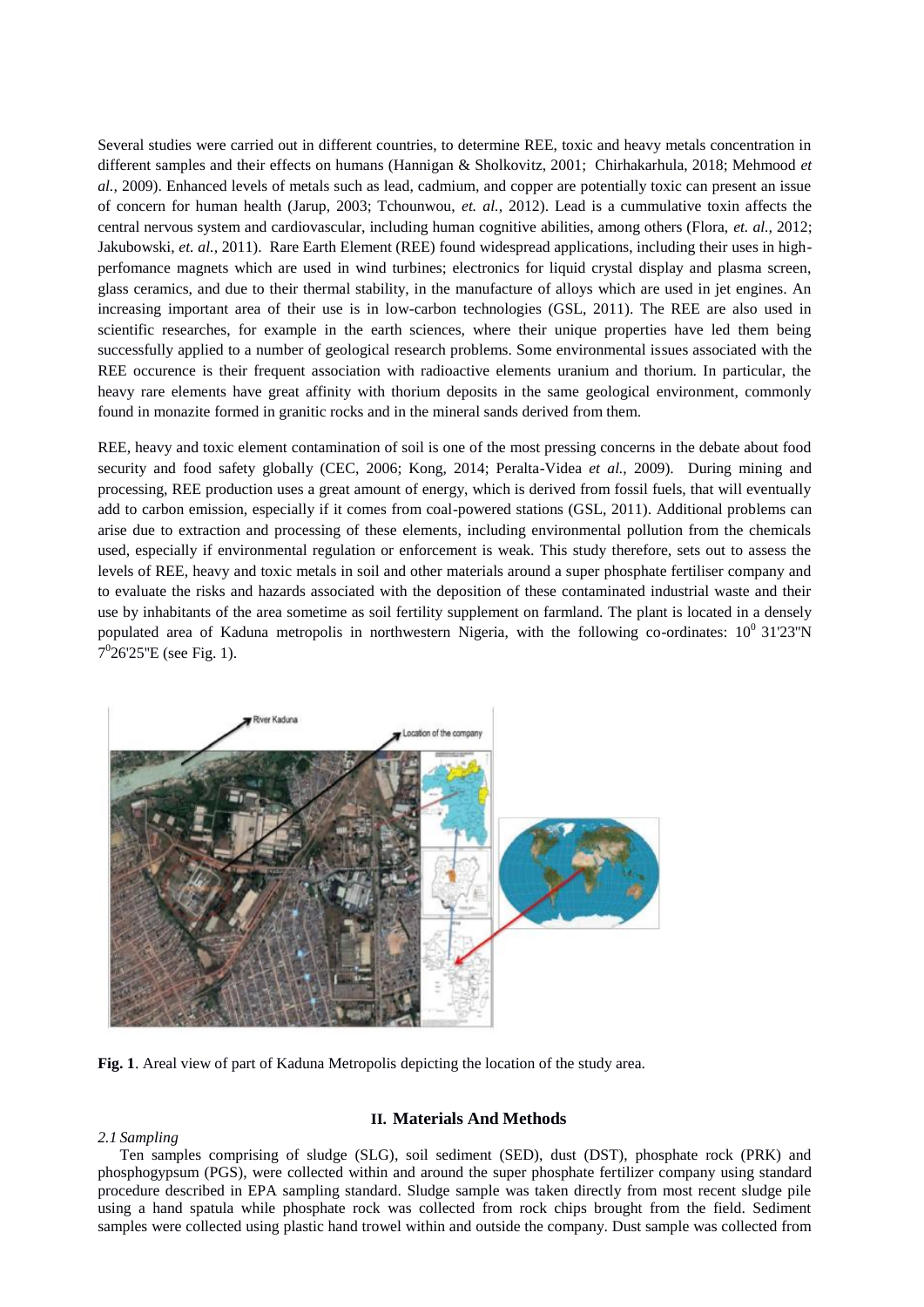dust deposited on the roof of the security post at the entrance of the company and phosphogysum collected from a storage facility of the company. All the samples collected were carefully packed into a polythene bag and transported to the laboratory for analysis.

#### *2.2 Instrumentation*

Analysis of all the samples were carried out at the Centre for Energy Research and Training (CERT), Ahmadu Bello University, Zaria-Nigeria, utilizing a Miniature Neutron Source Reactor (MNSR), Nigeria's first nuclear research reactor (NIRR-1) using Instrumental Neutron Activation Analysis (INAA) technique. The INAA has the capabilities for the analysis of trace, minor and major elements in different sample types. It uses high-enriched uranium as fuel and light water as moderator and coolant. The samples together with the standard were pulverized, sealed and irradiated at a flux of  $5\times1011$  ncm<sup>-2</sup>s<sup>-1</sup> for 6 hours then counted for 1800 secs and 3600 secs. for 4 and 14 days of cooling, respectively.

#### *2.3 Rare Earth and Heavy Elements*

Rare earth elements and potential heavy and toxic elements in the samples were evaluated, plotted and analysed for compliance with world averages and standard as presented in the appropriate Tables together with corresponding figures that allows for pictorial variability of the element in each of the samples as provided in the discussions section.

## **III.Results and Discussion**

## *3.1 Levels of Rare Earth, Heavy and Toxic Elements*

Measurement of Rare Earth, Heavy and Toxic metals in the samples provides us the opportunity to ascertain their levels and impact on the surrounding area of the factory (CLEA, 2018).

## *3.1.1 Rare Earth Element (REE)*

REEs (e.g. Dy, La, Sm, Gd, Ho, Sc, Sb, Nd, Eu, Tb, Tm, Yb, Lu) are a large group of elements with different properties and levels in the environment, because of this unique nature and inadequate research; it has been difficult to determine safe levels of exposure for humans. A number of studies have been conducted with most of them focusing on risk assessment based on routes of exposure and variance from back ground levels related to nearby agriculture, mining, and industry. It has been reported that numerous REEs have toxic properties and are present in the environment or in work places. Exposure to some REE can lead to a broad range of harmful health outcomes such as cancer, respiratory issues, dental loss and even death (Vodyanitskii, 2016). However these elements are numerous and present in many different forms and at different levels of toxicity, as such it has been difficult to give straight-out warnings on cancer risk and toxicity as some of these are harmless while others pose a risk.

Of all the REE determined in the studied samples as listed in the following Table 1, Nd had the highest value ( $>$  500 mg/g) in sample SG1, SLG2, DUST2 and PRK1. This is followed by the element La with values  $>$ 200 mg/g in PRK2, >100 mg/g in SLG1, SLG2, PRK1, DUST1 and DUST2. The element Sb has the lowest value which is less than the detection limit as indicated in Table 1 and Figure 2.

|     |                 |                  |                 |                 |                 | <b>Table no 1.</b> Levels of KEE (ling/g) in the entire sample |                  |                 |                   |                      |                                 |                                |
|-----|-----------------|------------------|-----------------|-----------------|-----------------|----------------------------------------------------------------|------------------|-----------------|-------------------|----------------------|---------------------------------|--------------------------------|
| REE | S               | $\mathbf{A}$     | M               | P               |                 | L                                                              | Е                |                 | 1                 | D                    | R A N G E                       | <b>MEAN</b>                    |
|     | S L G 1         | SLG <sub>2</sub> | <b>PGS1</b>     | <b>PGS2</b>     | $S$ E D 1       | <b>PRK1</b>                                                    | <b>PRK2</b>      | <b>PRK3</b>     | DUST <sub>1</sub> | DUST <sub>2</sub>    |                                 |                                |
| D y | $42 \pm 1$      | $44.3 \pm 0.9$   | $3.7 \pm 0.3$   | $3.3 \pm 0.3$   | $4.2 \pm 0.5$   | $47.2 \pm 1.2$                                                 | $49 \pm 2$       | $18.5 \pm 0.6$  | $45 \pm 1$        | $4 \t3 \t\pm\t1$     | $3.3 \pm 0.3 - 49 \pm 2$        | $3 \t 0$                       |
| L a | $171.9 \pm 0.3$ | $162.0 \pm 0.5$  | $26.8 \pm 0.1$  | $27.7 \pm 0.1$  | $35.9 \pm 0.3$  | $154.3 \pm 0.3$                                                | $210.3 \pm 0.4$  | B D L           | $155.0 \pm 0.3$   | $159.1 \pm 0.3$      | $BDL - 210.3 \pm 0.4$           | $1\quad1\quad0$                |
| S m | $57.2 \pm 0.1$  | $53.5 \pm 0.1$   | $6.00 \pm 0.02$ | $6.13 \pm 0.02$ | $5.62 \pm 0.03$ | 49.70±0.05                                                     | $61.2 \pm 0.1$   | $32.5 \pm 0.1$  | $47.7 \pm 0.1$    | $53.5 \pm 0.1$       | $5.62 \pm 0.03 - 61.2 \pm 0.1$  | 3<br>$\overline{7}$            |
| G d | $15 \pm 3$      | $22 \pm 4.0$     | B D L           | B D L           | B D L           | $1\ 4\ \pm\ 3$                                                 | $1 \t7 \t\pm\t3$ | $50 \pm 4$      | $1\,6\,\pm\,2$    | $1\;\;5\;\;\pm\;\;2$ | $BDL - 22 \pm 4.0$              | $\mathbf{1}$<br>- 5            |
| H o | $21.7 \pm 0.4$  | $19.6 \pm 0.3$   | $1.1 \pm 0.1$   | $0.7 \pm 0.1$   | B D L           | $9.6 \pm 0.3$                                                  | $22.9 \pm 03$    | $9.3 \pm 0.5$   | $21.9 \pm 0.3$    | $11.2 \pm 0.3$       | $BDL - 22.9 \pm 03$             | $\mathbf{1}$<br>2              |
| S c | $9.8 \pm 0.1$   | $9.2 \pm 0.1$    | $3.05 \pm 0.04$ | $3.05 \pm 0.04$ | $11.5 \pm 0.1$  | $11.2 \pm 0.1$                                                 | $11.8 \pm 0.1$   | $5.9 \pm 0.1$   | $8.7 \pm 0.1$     | $8.9 \pm 0.1$        | $3.05 \pm 0.04 - 11.8 \pm 0.1$  | 8                              |
| S b | $0.6 \pm 0.1$   | $0.6 \pm 0.1$    | $0.33 \pm 0.05$ | $0.23 \pm 0.04$ | $1.2 \pm 0.1$   | $0.6 \pm 0.1$                                                  | $0.6 \pm 0.1$    | $2.4 \pm 0.1$   | $0.4 \pm 0.1$     | $0.6 \pm 0.1$        | $0.23 \pm 0.04 - 2.4 \pm 0.1$   | -1                             |
| N d | $520 \pm 12$    | $525 \pm 12$     | $51 \pm 5$      | $33 \pm 4$      | $66 \pm 5$      | $532 \pm 12$                                                   | $338 \pm 14$     | $342 \pm 16$    | $479 \pm 12$      | $531 \pm 13$         | $33 \pm 4 - 532 \pm 12$         | $3\quad 4\quad 2$              |
| E u | $127 \pm 0.4$   | $11.8 \pm 0.3$   | $1.1 \pm 0.2$   | $1.1 \pm 0.1$   | $1.4 \pm 0.1$   | $9.9 \pm 0.3$                                                  | $10.9 \pm 0.4$   | $4.1 \pm 0.2$   | $10.1 \pm 0.3$    | $10.9 \pm 0.1$       | $1.1 \pm 0.1 - 127 \pm 0.4$     | $\overline{9}$<br>$\mathbf{1}$ |
| T b | $7.1 \pm 0.2$   | $6.2 \pm 0.2$    | $0.6 \pm 0.1$   | $0.8 \pm 0.1$   | $0.9 \pm 0.1$   | $5.7 \pm 0.2$                                                  | $6.4 \pm 0.2$    | $2.3 \pm 0.1$   | $5.5 \pm 0.2$     | $5.9 \pm 0.2$        | $0.6 \pm .1 - 7.1 \pm 0.2$      | $\overline{4}$                 |
| T m | $127 \pm 0.9$   | $13.3 \pm 0.9$   | B D L           | $4.7 \pm 0.6$   | B D L           | B D L                                                          | B D L            | B D L           | $1\,6\,\pm\,1$    | $1 \t3 \t\pm\t1$     | $BDL - 127 \pm .9$              | $\overline{7}$<br>$\mathbf{1}$ |
| Y b | $18.1 \pm 0.2$  | $18.1 \pm 0.3$   | $1.5 \pm 0.1$   | $1.5 \pm 0.1$   | $1.4 \pm 0.2$   | $16.2 \pm 0.2$                                                 | $16.4 \pm 0.2$   | $10.7 \pm 0.2$  | $16.4 \pm 0.2$    | $17.2 \pm 0.1$       | $1.4 \pm 0.2 - 18.1 \pm 0.3$    | 2<br>$\mathbf{1}$              |
| L u | $3.47 \pm 0.05$ | $3.25 \pm 0.05$  | $0.35 \pm 0.02$ | $0.28 \pm 0.2$  | $0.22 \pm 0.02$ | $2.74 \pm 0.04$                                                | $3.4 \pm 0.1$    | $1.69 \pm 0.04$ | $2.91 \pm 0.04$   | $3.16 \pm 0.3$       | $0.22 \pm 0.02 - 3.47 \pm 0.05$ | 2                              |

**Table no 1:** Levels of REE (mg/g) in the entire sample

*KEY: ELE = Elements, SLG = Sludge, PGS = Phosphogypsum, SED = Sediment, PRK = Phosphate Rock, DST = Dust.NB: all values are in mg/g, BDL = Below Detection Limit*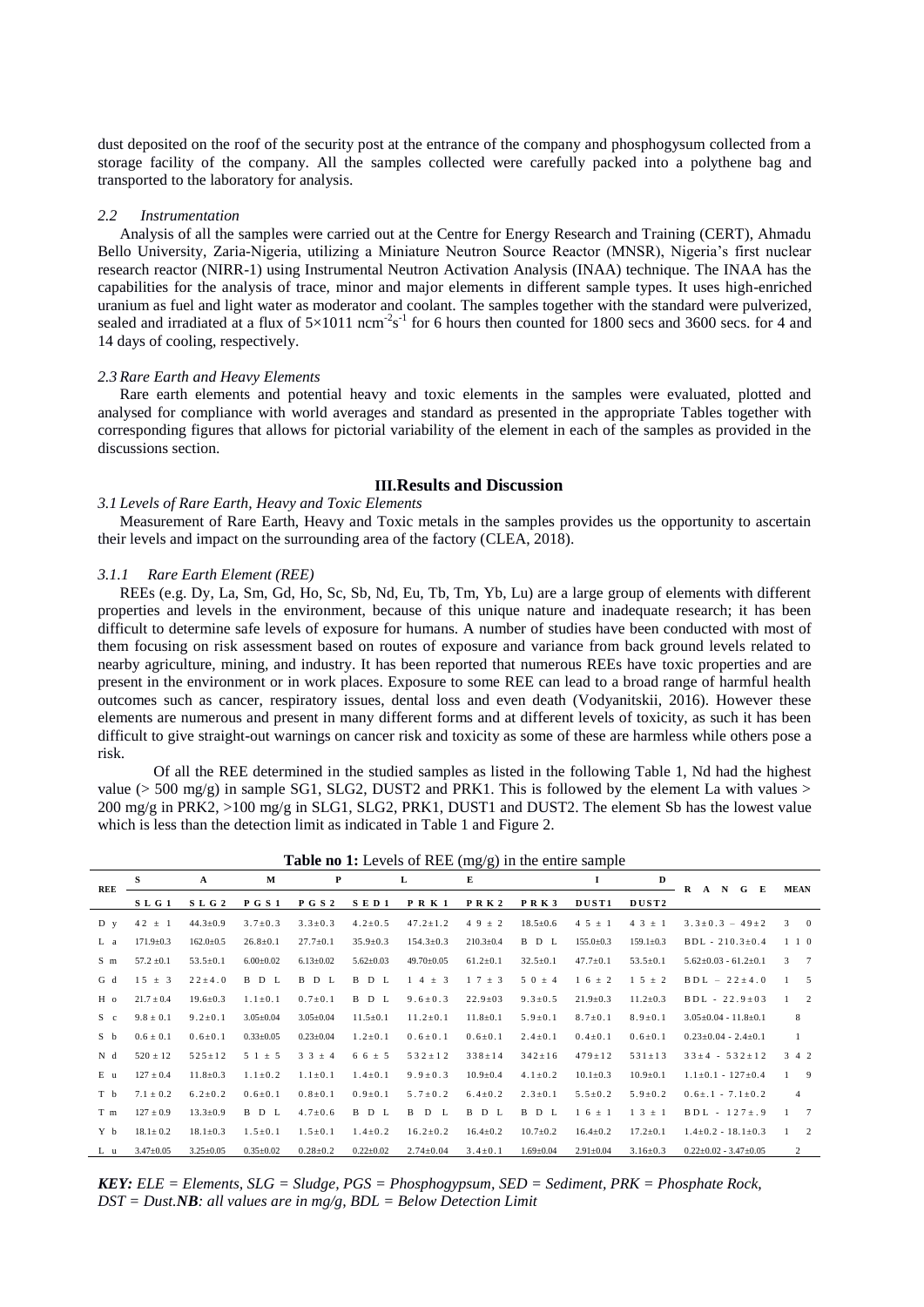

 **Fig. 2:**A Plot of REE levels (mg/g) in some of the samples

#### *3.1.2 Heavy and Toxic metals*

The following heavy metals, i.e. Al, Ti, V, Mn, As, Br, Cr, Co, Zn, Rb, Sr, Sb, Cs, Ba, Hr and Ta, were studied in all the samples. Result of all the heavy metals analyzed in soil sample (SED1) indicates that all the element concentrations fall within common ranges in soils around the world, except manganese (Mn) (6610 mg/kg) which is almost twice the highest value  $(3,000 \text{ mg/kg})$  for the world average (Table 2, Figure 3).

From Table 2 and Figure 3 of the studied materials, the sediment sample (SED1) has the highest level recorded for Al, Ti, Cs, Hr, Ta, Rb, Br. Cr and V, while samples of phosphate rocks (PRK1 and PRK2) has the highest level of the following metals: As, Mn, Sr, Hr, Sb, Zn, Ba, with almost all the samples having Ta, Cs, Rb, Ti, and Br levels lower than the determination limit, except SED1.

Sample of phosphate rock (PRK1) had the highest value of 21.9 mg/kg for arsenic (As) which is twice the value obtained in soil sample (SED1) as obtained from the study area. Also, chromate (Cr) value obtained in SED1 sample (149±4 mg/kg) recorded the highest obtained, followed by all samples of phosphate rocks (PRK1, PRK2 and PRK3), with values 62, 63 and 75 mg/kg, respectively. This might be the source of high value recorded in SED1 around the area.

Comparing these values with the FAO/WHO guidelines for maximum allowable limit of concentration of heavy metals in soil (mg/kg) (Table 3), results obtained from heavy metals As (21.9 mg/kg), Cr (149 mg/kg) and Mn (6610 mg/kg) are greater than the FAO/WHO guidelines of 20 mg/kg, 100 mg/kg and 5000 mg/kg for the As, Cr, and Mn, respectively, while values for Zn is exactly the same with maximum allowable limit.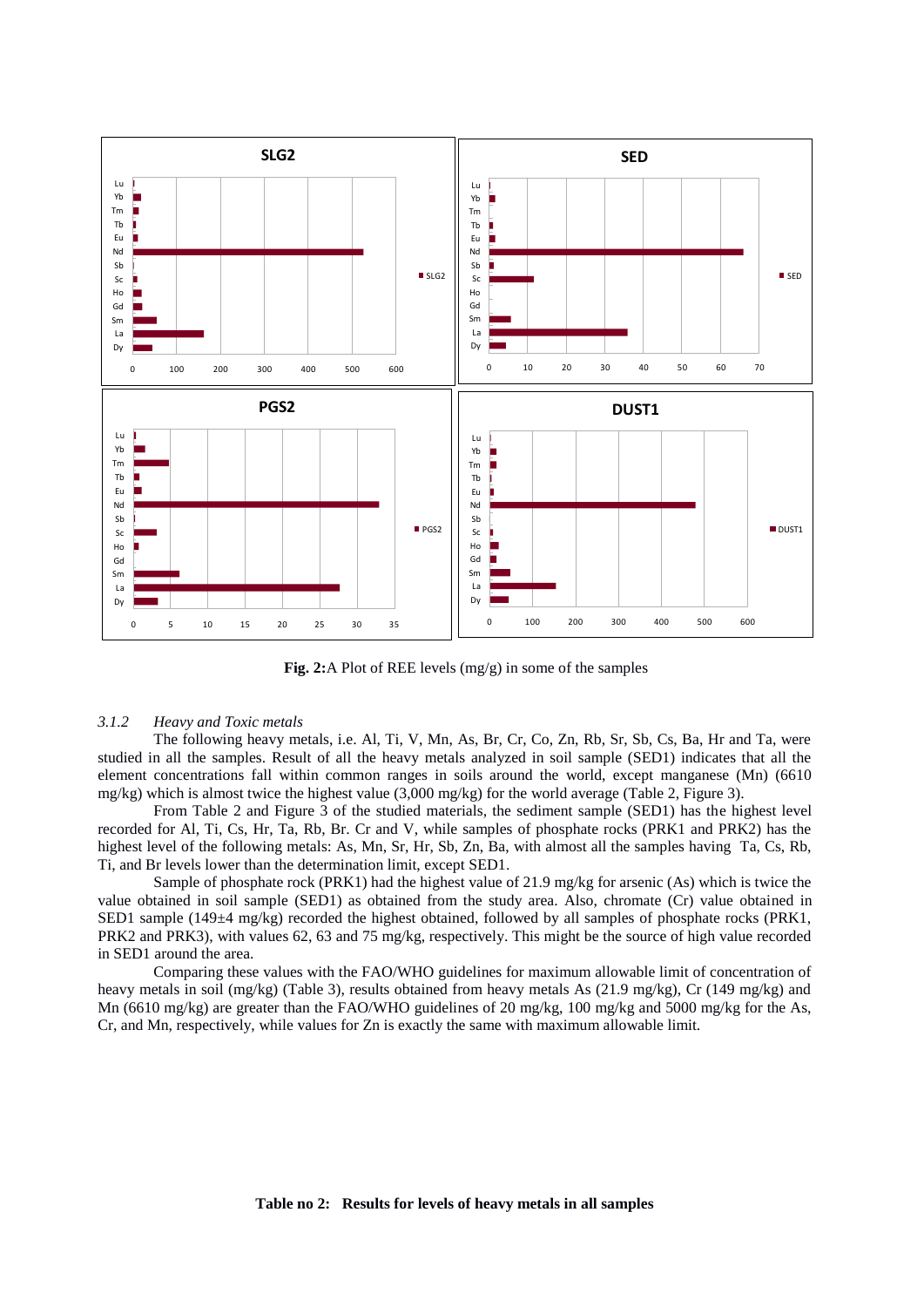| ELE                     | S                      | A                 | M                      | P                       | L              |                        | E                   |                        | 1              | D                 | R<br>$N$ G<br>E<br>$\mathbf{A}$ | <b>MEAN</b>           |
|-------------------------|------------------------|-------------------|------------------------|-------------------------|----------------|------------------------|---------------------|------------------------|----------------|-------------------|---------------------------------|-----------------------|
|                         | $S$ L G 1              | SLG2              | P G S 1                | P G S 2                 | S E D 1        | $P$ R K 1              | $P$ RK <sub>2</sub> | PRK3                   | DUST1          | DUST <sub>2</sub> |                                 |                       |
| A <sub>1</sub>          | $10720 \pm 35$         | $26800 \pm 43$    | $4587 \pm 21$          | $4741 \pm 18$           | $57440 \pm 12$ | $14610 \pm 37$         | $5616 \pm 51$       | $6519 \pm 42$          | $9578 \pm 23$  | $9486 \pm 11$     | $4741+18 - 57440+12$            | 15010                 |
| T i                     | B<br>D<br>L            | B<br>D L          | B<br>D L               | B<br>D<br>- L           | 8884±791       | <sub>B</sub><br>D<br>L | B D L               | <sub>B</sub><br>D<br>L | B D L          | B D L             | $BDL - 8884 \pm 79$             | 888                   |
| V                       | $56 \pm 6$             | $106 \pm 6$       | $\pm$ 2<br>$1\quad1$   | 3<br>$\pm$ 2            | $124 \pm 9$    | 94<br>± 6              | $6.5 \pm 2$         | 9 1<br>± 6             | $61 \pm 4$     | $62 \pm 3$        | $11 \pm 2 - 106 \pm 6$          | - 8<br>6              |
| M n                     | $2350 \pm 5$           | $2287 \pm 5$      | $14.4 \pm 0.4$         | $12.1 \pm 0.4$          | $847 \pm 3$    | $3160 \pm 6$           | $6610 \pm 7$        | $202 \pm 2$            | $2778 \pm 6$   | $2607 \pm 5$      | $12.1 \pm 0.4 - 6610 \pm 7$     | 2087                  |
| A s                     | $9.6 \pm 0.3$          | $9.2 \pm 0.3$     | $2.4 \pm 0.1$          | $2.3 \pm 0.1$           | $10.9 \pm 0.4$ | $21.9 \pm 0.3$         | $17.5 \pm 0.3$      | $9.6 \pm 0.3$          | $9.8 \pm 0.2$  | $11.3 \pm 0.3$    | $2.3 \pm 0.1 - 21.9 \pm 0.3$    | $\overline{0}$        |
| $B$ r                   | $5.1 \pm 0.4$          | B<br>D<br>L       | $0.3 \pm 0.1$          | <sub>B</sub><br>D<br>L  | $361 \pm 1$    | <sub>B</sub><br>D<br>L | $1.5 \pm 0.2$       | $2.3 \pm 0.3$          | B D L          | B D L             | $BDL - 361 \pm 1$               | 3<br>7                |
| C <sub>r</sub>          | $5\,5\,\pm\,4$         | 4 3<br>3<br>$\pm$ | 2 3<br>$\pm$ 2         | 2 0<br>$\pm$ 2          | $149 \pm 4$    | 6 2<br>$\pm$ 4         | $63 \pm 4$          | $75 \pm 4$             | $41 \pm 3$     | $39.5 \pm 0.1$    | $20 \pm 2 - 149 \pm 4$          | 5<br>$\tau$           |
| C <sub>o</sub>          | $15.2 \pm 0.5$         | $19.9 \pm 0.5$    | B<br>D<br>L            | <sub>B</sub><br>D<br>Ι. | $22.3 \pm 0.5$ | $49.1 \pm 0.6$         | $44.8 \pm 0.7$      | $6.8 \pm 0.4$          | $18.5 \pm 0.5$ | $19.3 \pm 0.5$    | $BDL - 49.1 \pm 0.6$            | 2<br>$\overline{0}$   |
| $Z$ n                   | <sub>B</sub><br>D<br>L | B<br>D L          | B<br>D<br>$\mathbf{L}$ | B<br>D<br>Ι.            | $82 \pm 8$     | $100 \pm 11$           | B D L               | $106 \pm 9$            | $94 \pm 10$    | $79 \pm 10$       | $BDL - 106 \pm 9$               | $\overline{4}$<br>- 6 |
| R b                     | <sub>B</sub><br>D L    | B<br>D L          | B<br>D<br>$\mathbf{L}$ | B<br>D<br>L             | 29<br>± 6      | B<br>D<br>L            | B<br>D L            | B D L                  | B D L          | B D L             | $B D L - 29 \pm 6$              | 3                     |
| $S \rightharpoondown r$ | $499 \pm 95$           | $319 \pm 63$      | B D L                  | B<br>D<br>L             | B<br>D<br>L    | B<br>D<br>Ι.           | B D L               | $725 \pm 73$           | B D L          | B D L             | $BDL - 725 \pm 73$              | $5\quad4$             |
| S b                     | $0.6 \pm 0.1$          | $0.6 \pm 0.1$     | $0.33 \pm 0.05$        | $0.23 \pm 0.04$         | $1.2 \pm 0.1$  | $0.6 \pm 0.1$          | $0.6 \pm 0.1$       | $2.4 \pm 0.1$          | $0.4 \pm 0.1$  | $0.6 \pm 0.1$     | $0.23 \pm 0.04 - 2.4 \pm 0.1$   | -1                    |
| C <sub>s</sub>          | <sub>B</sub><br>D<br>L | B<br>D L          | B<br>D L               | B<br>D<br>$\mathbf{L}$  | $3.0 \pm 0.4$  | <sub>B</sub><br>D<br>L | B D L               | B D L                  | B D L          | B D L             | $BDL - 3.0 \pm 0.4$             | $\overline{0}$        |
| B a                     | $263 \pm 41$           | $264 \pm 36$      | B<br>D L               | B<br>D L                | $134 \pm 36$   | $259 \pm 39$           | $376 \pm 54$        | $388 \pm 39$           | $163 \pm 35$   | $199 \pm 35$      | $BDL - 388 \pm 39$              | $2\quad0\quad5$       |
| H <sub>r</sub>          | $3.2 \pm 0.3$          | $2.3 \pm 0.3$     | D<br>B<br>$\mathbf{L}$ | B<br>D<br>- L           | $3.6 \pm 0.3$  | $3.7 \pm 0.3$          | $3.8 \pm 0.3$       | $0.9 \pm 0.2$          | $1.6 \pm 0.2$  | $2.2 \pm 0.3$     | $BDL - 3.8 \pm 0.3$             | 2                     |
| T a                     | D<br>B.<br>L           | B<br>D<br>L       | B<br>D<br>L            | B<br>D<br>Т.            | $2.2 \pm 0.3$  | D<br>B.<br>L           | B D L               | B D L                  | B D L          | B D L             | $BDL - 2.2 \pm 0.3$             | $\mathbf{0}$          |

*KEY: ELE = Elements, SLG = Sludge, PGS = Phosphogypsum, SED = Sediment, PRK = Phosphate Rock, DST = Dust. NB: all values are in mg/g, BDL = Below Detection Limit* 



 **Fig. 3:**A Plot of levels of some Heavy metals in the entire samples

**Table no. 3:** Comparison of Levels and ranges of Concentrations of Some Heavy Metals in Studied Sample and FAO/WHO Guidelines.

| M E T A L T h i s s t u d y FAO/WHO Guidelines Soil SED1 Common Range in Soils<br>(m g / k g ) (This study) (m g / k g ) |  |  |  |                                                   |  |  |  |
|--------------------------------------------------------------------------------------------------------------------------|--|--|--|---------------------------------------------------|--|--|--|
|                                                                                                                          |  |  |  |                                                   |  |  |  |
| Aluminum $(A1)$ $4587 \pm 21 - 26800 \pm 43$                                                                             |  |  |  | $4587 - 26803$ 10,000 - 300,000                   |  |  |  |
| Arsenic $(As)$ $2.3\pm0.1$ $-21.9\pm0.3$ 2                                                                               |  |  |  | $0 \quad 2.3 - 21.9 \quad 1 - 50; \quad 1 - 4010$ |  |  |  |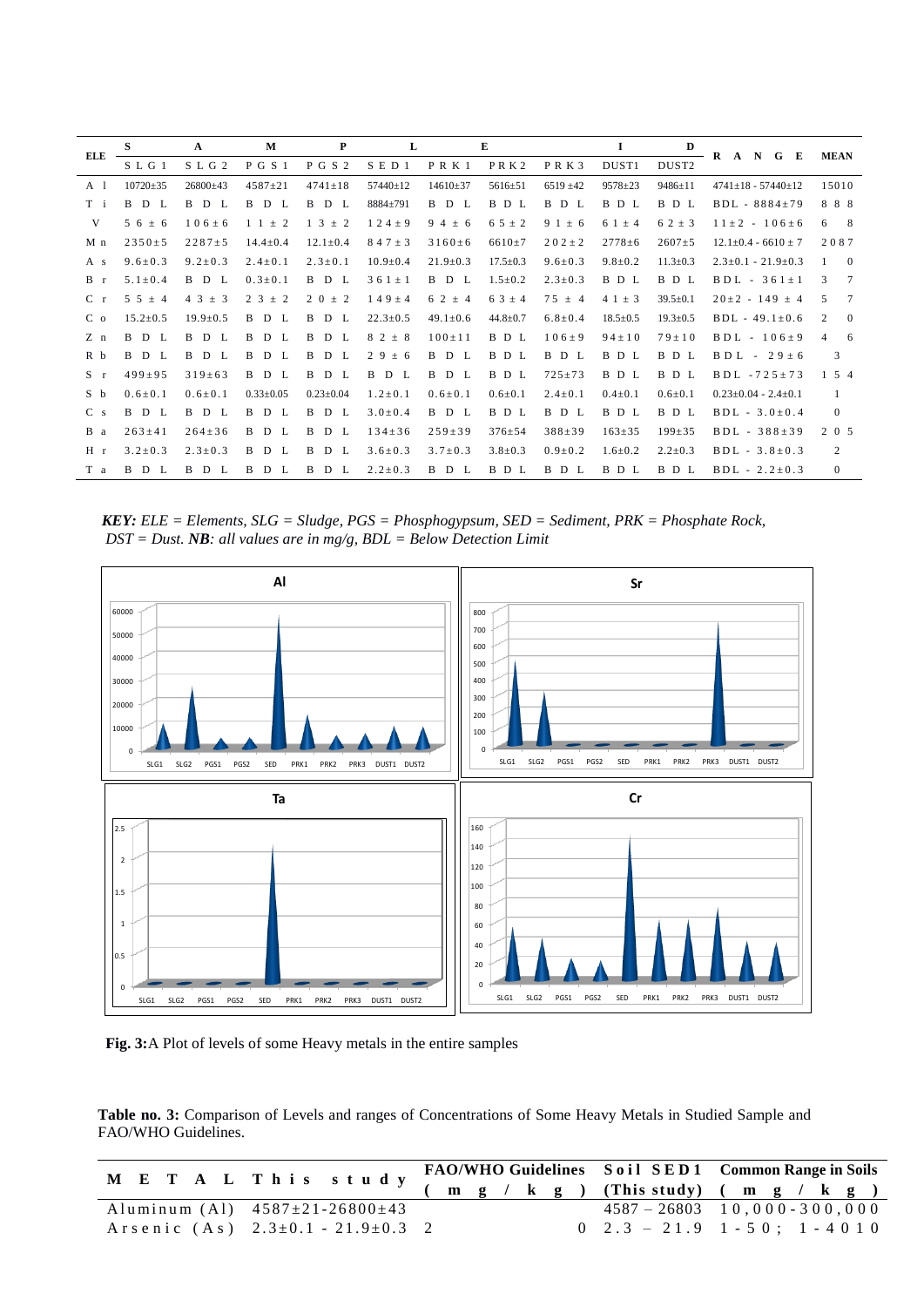|                    | Antimony (Sb) $0.23 \pm 0.04 - 2.4 \pm 0.1$ |          |          |             |                                                               |
|--------------------|---------------------------------------------|----------|----------|-------------|---------------------------------------------------------------|
|                    | Barium (Ba) BDL - $263 \pm 41$              |          |          |             | $BDL - 263$ 0 . 0 1 - 0 . 7                                   |
| Beryillium(Be)     |                                             |          |          |             |                                                               |
| $C$ admium $(Cd)$  |                                             | 3        |          |             |                                                               |
|                    | Chromium (Cr) $20 \pm 2 - 149 \pm 4$ 1      | $\Omega$ |          |             | $0 \quad 20 \quad - \quad 149 \quad 1-1,000; \quad 5-3,00010$ |
| $C$ opper $(Cu)$   |                                             | $\theta$ | $\theta$ |             | $2 - 1 0 0$                                                   |
| $I$ ron (Fe)       |                                             |          |          |             | $7,000 - 550,000$                                             |
| $L$ e a d (P b)    |                                             | $\left($ | $\Omega$ |             | $2 - 2 0 0$                                                   |
|                    | Manganese(Mn) $12.1 \pm 0.4 - 6610 \pm 7$   |          |          |             | $12.1 - 6610$ 2 0 - 3, 0 0 0                                  |
| $Mercury$ $(Hg)$   |                                             |          |          |             | $0 \t 0 \t 1 \t 0 \t 3$                                       |
| $N$ ickel (Ni)     |                                             |          | $\Omega$ |             | $5 - 5 0 0$                                                   |
| $S$ elenium $(Se)$ |                                             |          |          |             | $0 \t1 - 2 \t0$                                               |
| $S$ ilver $(Ag)$   |                                             |          |          |             | $0 \t 0 \t 1 - 5 \t 0$                                        |
| $T$ antalum $(Ta)$ | $B D L - 1.5 \pm 0.2$                       |          |          |             |                                                               |
|                    | Zinc $(Z \nvert n)$ BDL - $106 \pm 9$ 3     |          |          | $BDL - 106$ | $\Omega$<br>$\overline{3}$<br>$\Omega$<br>$\Omega$            |

The maximum allowable limits for heavy metal varies one from country to another, and are presented in Table 4. below. The results obtained indicate a maximum values of 60 mg/kg (Taiwan), 450 mg/kg (UK), 600 mg/kg (Taiwan) and 200 mg/kg (Taiwan) due to As, Pb, Zn and Ni, respectively, and which are all higher than the values obtained from this study (Nigeria).

| $C$ ountry                  | $\mathbf{A}$  |                |            | s Pb H g Cd |              | $\mathbf{C}$   |            |                | $r$ Cu $Z$ |              |                |                | $n \quad C$  |                     | $\mathbf{o}$   |            | Ni Reference                   |
|-----------------------------|---------------|----------------|------------|-------------|--------------|----------------|------------|----------------|------------|--------------|----------------|----------------|--------------|---------------------|----------------|------------|--------------------------------|
| Germany                     | 5             | $\Omega$       | 70         | 0.5         |              | 6              |            | $\overline{0}$ | 40         |              | 5              | $\bf{0}$       | n            | $\sim$              | a .            | 50         | (Lee and Lee, $2011$ )         |
| Poland                      | $\mathsf{n}$  | a              | 100        | n.a.        | 3            |                | $\Omega$   | $\Omega$       | 100        | 3            | $\overline{0}$ | $\overline{0}$ | 5            |                     | $\overline{0}$ | 100        | (Mtunzi et al., 2015)          |
| K<br>U                      | 3             | 2              | 450        | $1 \quad 0$ | 10           |                | 3          | $\overline{0}$ | n.a.       | $\mathbf n$  | $a \cdot n$ .  |                |              |                     | a .            | 130        | (Heavy Metal Guidelines, 2018) |
| Australia                   | $\mathcal{L}$ | $\Omega$       | 300        |             | 3            | 5              |            | $\theta$       | 100        | 2            | $\theta$       | $\Omega$       | $\mathbf n$  | $\sim$              | a .            | 60         | Australian EPA accessed 2018)  |
| Taiwan                      | -6            | $\overline{0}$ | 300        | 2           | 5            | $\overline{2}$ | 5          | $\overline{0}$ | 200        | 6            | $\overline{0}$ | $\overline{0}$ | $\mathbf{n}$ | $\alpha$ . $\alpha$ |                | <b>200</b> | (Lee and Lee, $2011$ )         |
| Bulgaria                    |               | $\Omega$       | 26         | 0.03        | 0.4          | 6              |            | $5^{\circ}$    | 34         | 8            |                | 8              | 2            |                     | $\overline{0}$ | 46         | (Atanassov, 2007)              |
| Canada                      | 2             | $\Omega$       | <b>200</b> | 0.8         | 3            | 2              | .5         | $\Omega$       | 150        | .5           | $\overline{0}$ | $\overline{0}$ | n            | $\sim 10^{-10}$     | a .            | 100        | (CME, 2009)                    |
| $C$ h i n a                 | $\mathcal{R}$ | $\Omega$       | 80         | 0.7         | 0.5          | $2^{1}$        | $\Omega$   | $\Omega$       | 100        | 2            | 5              | $\theta$       | $\mathbf n$  | $\cdot$ a $\cdot$   |                | 5 0        | (EPMC, 2015)                   |
| Tanzania                    |               |                | 200        | 2           | $\mathbf{1}$ |                | $\Omega$   | $\Omega$       | 200        | $\mathbf{1}$ | .5             | $\Omega$       | $\mathbf{n}$ | $\alpha$ .          |                | 100        | (He et al., 2015)              |
| FAO/WHO Guidelines          | 2             | $\Omega$       | 100        | n.a.        | 3            |                | $\Omega$   | $\theta$       | 100        | 3            | $\overline{0}$ | $\Omega$       | -5           |                     | $\overline{0}$ | 5 0        | (Chiroma et al., $2014$ )      |
| EU Guidelines               | $\mathbf n$   | a              | 300        | n.a.        | 3            |                | 5          | $\theta$       | 140        | 3            | $\theta$       | $\theta$       | $\mathbf{n}$ | $\mathbf{a}$        |                | 75         | (ECE,<br>2016                  |
| South Africa                | 5             | 8              | 20         | 0.93        | 7.5          | 6              |            | 5              | 16         | 2            | $\overline{4}$ | $\bf{0}$       | 3            | $\overline{0}$      | $\overline{0}$ | 91         | $(GSA$ .<br>2006)              |
| $N$ <i>igeria</i> .3 - 21.9 |               |                |            |             |              |                | $20 - 149$ |                |            |              | $BDL-106$      |                |              | $BDL - 49.1$        |                |            | $T$ h i s<br>$S$ tudy          |

*3.2 Correlation between Rare Earth, Heavy and Toxic Element*

Tables no. 5 and Table no. 6 gives a correlation coefficient of the measured REE and heavy metals as detected in the samples from the area of study. The coefficient gives the nature of relationships amongst the elements and ranges from -1 to 1; indicating negative and positive correlation, respectively, with 0 signifying no relationship.

From Table 5, a strong correlation were observed from between the elements La-Dy, Nd-Sm and Lu-Yb at 0.93, 0.922 and 0.922, respectively. Moderate correlation at 0.515, 0.502, and 0.543 was observed between Sc-Ho, Nd-Gd and Nd-Sc among other, respectively. In contrast to the above, the element Sb correlates negatively with the following elements in the samples: Eu, Tb, Tm, Yb, Lu.

**Table no 5:** Correlation between REEs in the entire measured samples.

| Elements |              | D        | v | ┺        | а | S | m        | G     | d | Н        | $\Omega$ | S     | c     | S     | <sub>b</sub> | N | d | E | u | Т | b | Т<br>m | Y | b | u |
|----------|--------------|----------|---|----------|---|---|----------|-------|---|----------|----------|-------|-------|-------|--------------|---|---|---|---|---|---|--------|---|---|---|
| D        | v            | 1.000    |   |          |   |   |          |       |   |          |          |       |       |       |              |   |   |   |   |   |   |        |   |   |   |
| L        | a            | 0.932    |   | 1.000    |   |   |          |       |   |          |          |       |       |       |              |   |   |   |   |   |   |        |   |   |   |
| S        | m            | 0.976    |   | 0.894    |   |   | 1.000    |       |   |          |          |       |       |       |              |   |   |   |   |   |   |        |   |   |   |
| G        | d            | 0.341    |   | 0.026    |   |   | 0.458    | 1.000 |   |          |          |       |       |       |              |   |   |   |   |   |   |        |   |   |   |
| H        | $\mathbf{o}$ | 0.875    |   | 0.833    |   |   | 0.901    | 0.410 |   | 1.000    |          |       |       |       |              |   |   |   |   |   |   |        |   |   |   |
| S        | c            | 0.656    |   | 0.687    |   |   | 0.619    | 0.081 |   | 0.515    |          |       | 1.000 |       |              |   |   |   |   |   |   |        |   |   |   |
| S        | b            | $-0.195$ |   | $-0.450$ |   |   | $-0.074$ | 0.759 |   | $-0.124$ |          | 0.047 |       | 1.000 |              |   |   |   |   |   |   |        |   |   |   |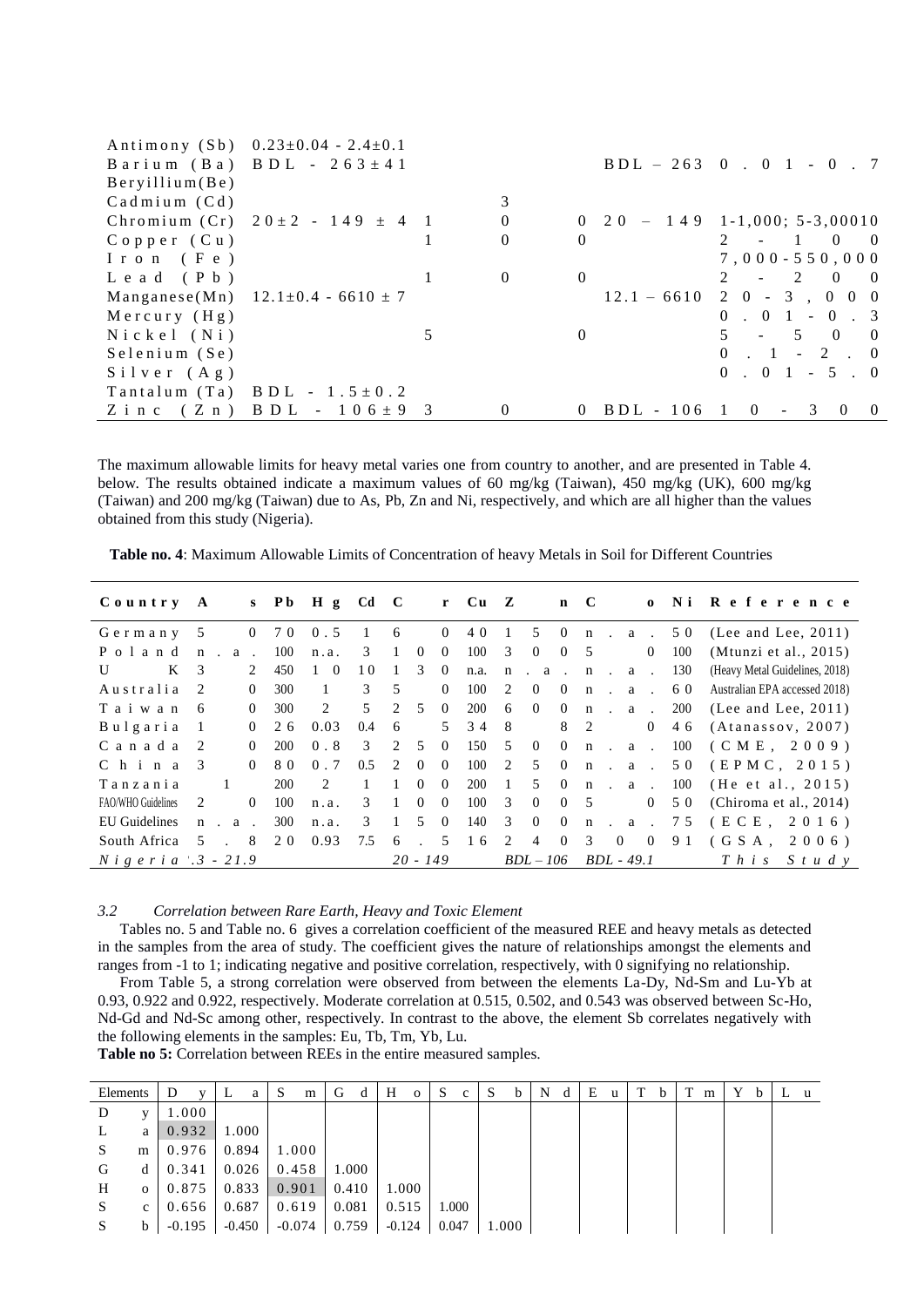| N | d            | 0.921 | 0.763 | 0.922                                                       |              | $0.502 \pm 0.780$                                                            |       | $0.543 \pm 0.000$            | 1.000 |       |       |       |       |       |
|---|--------------|-------|-------|-------------------------------------------------------------|--------------|------------------------------------------------------------------------------|-------|------------------------------|-------|-------|-------|-------|-------|-------|
| E |              | 0.322 | 0.379 | 0.412                                                       | 0.040        | 0.473                                                                        | 0.232 | $-0.110$                     | 0.394 | 1.000 |       |       |       |       |
| T | b.           | 0.976 | 0.943 | 0.979                                                       | 0.298        | 0.896                                                                        | 0.651 | $-0.221$                     | 0.915 | 0.497 | 1.000 |       |       |       |
| T | m            | 0.284 | 0.345 | 0.369                                                       | 0.009        | 0.456                                                                        | 0.166 | $-0.144$                     | 0.376 | 0.990 | 0.465 | 1.000 |       |       |
| Y | b.           | 0.977 | 0.871 | 0.987                                                       | 0.463        | 0.890                                                                        | 0.590 | $-0.082$                     | 0.967 | 0.412 | 0.977 | 0.384 | 1.000 |       |
|   | $\mathbf{u}$ | 0.976 | 0.903 | 0.996                                                       | 0.424        | 0.916                                                                        | 0.598 | $-0.122$                     | 0.931 | 0.443 | 0.987 | 0.411 | 0.992 | 1.000 |
|   |              |       |       |                                                             |              | S t r o n g P o s i t i v e   La-Dy, Ho-Sm, Nd-Dy, Nd-Sm, Tb-Nd, Lu-Yb, etc. |       |                              |       |       |       |       |       |       |
|   |              |       |       | Correlation   Moderate positive   Sc-Ho, Nd-Gd, Nd-Sc, etc. |              |                                                                              |       |                              |       |       |       |       |       |       |
|   |              |       |       | N<br>e                                                      | $\mathbf{g}$ | a ti                                                                         |       | ve Sb-Dy, Sb-Ho, Eu-Sb, etc. |       |       |       |       |       |       |

Similar trend was observed for the heavy metals as shown in Table 6. For example, strong positive correlation coefficients were found between Br-Al, Co-As and Cs-Cr at 0.913, 0.961, and 0.880, respectively. Conversely, a weak negative correlation was observed between Mn-Al, Sr-As and Ba-Al among others at - 0.143, - 0.101 and - 0.063, respectively. However, a relationship cannot be established between Ti and Rb and the remaining heavy elements because they have only parameter as observed from Table 2 above.

**Table no 6:** Correlation between heavy metals in the entire measured samples.

| Metals        |              | A           | T i   | V                                                                                                         | $M$ n    | $\mathbf{A}$<br>${\bf S}$ | B<br>$\Gamma$ | $\mathbf{C}$<br>$\Gamma$ | $\mathbf C$<br>$\mathbf{o}$                                   | $Z -$<br>$\mathbf n$ | $\mathbb{R}$<br>b  | S<br>$\Gamma$ | S<br>$\mathbf b$ | $\mathbf C$<br>${\bf S}$ | B<br>a   | H<br>$\mathbf r$ | T<br>a |
|---------------|--------------|-------------|-------|-----------------------------------------------------------------------------------------------------------|----------|---------------------------|---------------|--------------------------|---------------------------------------------------------------|----------------------|--------------------|---------------|------------------|--------------------------|----------|------------------|--------|
| A             |              | 1.000       |       |                                                                                                           |          |                           |               |                          |                                                               |                      |                    |               |                  |                          |          |                  |        |
| T             |              | $n c *$     | $nc*$ |                                                                                                           |          |                           |               |                          |                                                               |                      |                    |               |                  |                          |          |                  |        |
| V             |              | 0.724       | $nc*$ | 1.000                                                                                                     |          |                           |               |                          |                                                               |                      |                    |               |                  |                          |          |                  |        |
| M             | $\mathbf n$  | $-0.143$    | $nc*$ | 0.195                                                                                                     | 1.000    |                           |               |                          |                                                               |                      |                    |               |                  |                          |          |                  |        |
| A             | $\mathbf S$  | 0.127       | $nc*$ | 0.584                                                                                                     | 0.732    | 1.000                     |               |                          |                                                               |                      |                    |               |                  |                          |          |                  |        |
| B             | $\mathbf{r}$ | 0.913       | $nc*$ | 0.530                                                                                                     | $-0.216$ | 0.027                     | 1.000         |                          |                                                               |                      |                    |               |                  |                          |          |                  |        |
| C             | $\mathbf{r}$ | 0.827       | $nc*$ | 0.766                                                                                                     | 0.012    | 0.365                     | 0.883         | 1.000                    |                                                               |                      |                    |               |                  |                          |          |                  |        |
| $\mathcal{C}$ | $\mathbf{O}$ | 0.169       | $nc*$ | 0.512                                                                                                     | 0.823    | 0.961                     | 0.057         | 0.317                    | 1.000                                                         |                      |                    |               |                  |                          |          |                  |        |
| Z             | $\mathbf n$  | 0.221       | $nc*$ | 0.511                                                                                                     | $-0.099$ | 0.418                     | 0.254         | 0.433                    | 0.231                                                         | 1.000                |                    |               |                  |                          |          |                  |        |
| $\mathbb{R}$  | b            | $n c *$     | $nc*$ | 0.529                                                                                                     | $-0.217$ | 0.027                     | 1.000         | 0.880                    | 0.058                                                         | 0.256                | 1.000              |               |                  |                          |          |                  |        |
| S.            | $\mathbf{r}$ | $-0.116$    | $nc*$ | 0.252                                                                                                     | $-0.244$ | $-0.101$                  | $-0.194$      | 0.085                    | $-0.286$                                                      | 0.048                | $n c *$            | 1.000         |                  |                          |          |                  |        |
| S.            | b            | 0.192       | $nc*$ | 0.530                                                                                                     | $-0.258$ | 0.120                     | 0.251         | 0.543                    | $-0.092$                                                      | 0.533                | $n c *$            | 0.701         | 1.000            |                          |          |                  |        |
| C             | s            | $n c$ *     | $nc*$ | 0.529                                                                                                     | $-0.217$ | 0.027                     | 1.000         | 0.880                    | 0.058                                                         | 0.256                | $n c *$            | $-0.204$      | 0.246            | 1.000                    |          |                  |        |
| B             | a            | $-0.063$    | $nc*$ | 0.579                                                                                                     | 0.584    | 0.675                     | $-0.178$      | 0.280                    | 0.559                                                         | 0.247                | $n c *$            | 0.561         | 0.556            | $n c$ *                  | 1.000    |                  |        |
| H             | $\mathbf{r}$ | 0.466       | $nc*$ | 0.665                                                                                                     | 0.700    | 0.831                     | 0.355         | 0.586                    | 0.856                                                         | 0.158                | $n c *$            | $-0.086$      | 0.016            | $n c$ *                  | 0.565    | 1.000            |        |
| T             | a            | $n c *$     | $nc*$ | 0.529                                                                                                     | $-0.217$ | 0.027                     | 1.000         | 0.880                    | 0.058                                                         | 0.256                | $n c$ *            | $-0.204$      | 0.246            | $n c$ *                  | $-0.184$ | 0.351            | 1.000  |
|               |              |             |       |                                                                                                           | Strong   | Positive                  |               |                          | Br-Al, Cr-Al, Co-Mn, Co-As, Rb-Cr, Cs-Cr, Hr-As, etc.         |                      |                    |               |                  |                          |          |                  |        |
|               |              | Correlation |       |                                                                                                           |          | Moderate positive         |               |                          | Br-V, Co-V, Zn-V, Rb-V, Sb-Cr, Sb-V, Sb-Zn, Cs-V, Ba-Co, etc. |                      | * - not calculated |               |                  |                          |          |                  |        |
|               |              |             |       | $\mathbf N$<br>$Mn-Al$ , $Sr-Al$ , $Br-Mn$ , $Zn-Mn$ , $Sr-Co$ , etc.<br>$\mathbf{v}$<br>g<br>e<br>e<br>a |          |                           |               |                          |                                                               |                      |                    |               |                  |                          |          |                  |        |

In each case, a good correlation suggests same origin and similar geochemical behaviour or co-contamination between the elements (e.g. La-Dy, Nd-Sm, Lu-Yb, etc.), where as negative or inverse correlation between variable pairs (e.g. Mn-Al, Sr-As and Ba-Al, etc.) indicates they are of different geochemical dynamics and possibly different origin (Omoniyi *et. al.,* 2013 ).

#### **IV.Conclusion**

This study was set out to evaluated the levels of toxic and heavy metals in some material within and around the vicinity of a phosphate fertilizer factory, compared with set guidelines, range of levels around the world and to ascertain their toxicity perspective in relation to the use of these materials on farms and as building material and also its implications on surface and groundwater resources in and around the area. Levels of all the parameter evaluated varied from one sample to the other with sediment sample (SED 1) recording the highest of all the parameters. This is also an indication that the environment especially around the factory is very vulnerable to all the contaminants studied. Soil around the factory has indicated high level of contamination as marked by the high levels in sediment sample (SED 1). A good correlation amongst the REE and heavier metals was also observed in the studied samples. The irony is that it is this same soil that is being use for construction of dwelling, farming and a transit of these radioactive and toxic/heavy metals to groundwater through percolation/infiltration. The major River around the factory, River Kaduna is therefore not spared by this contamination, because run off and drains from and around the factory will certainly flow into the River while partly percolates/infiltrate down to groundwater water level which may end up in wells and finally in homes as drinking water.